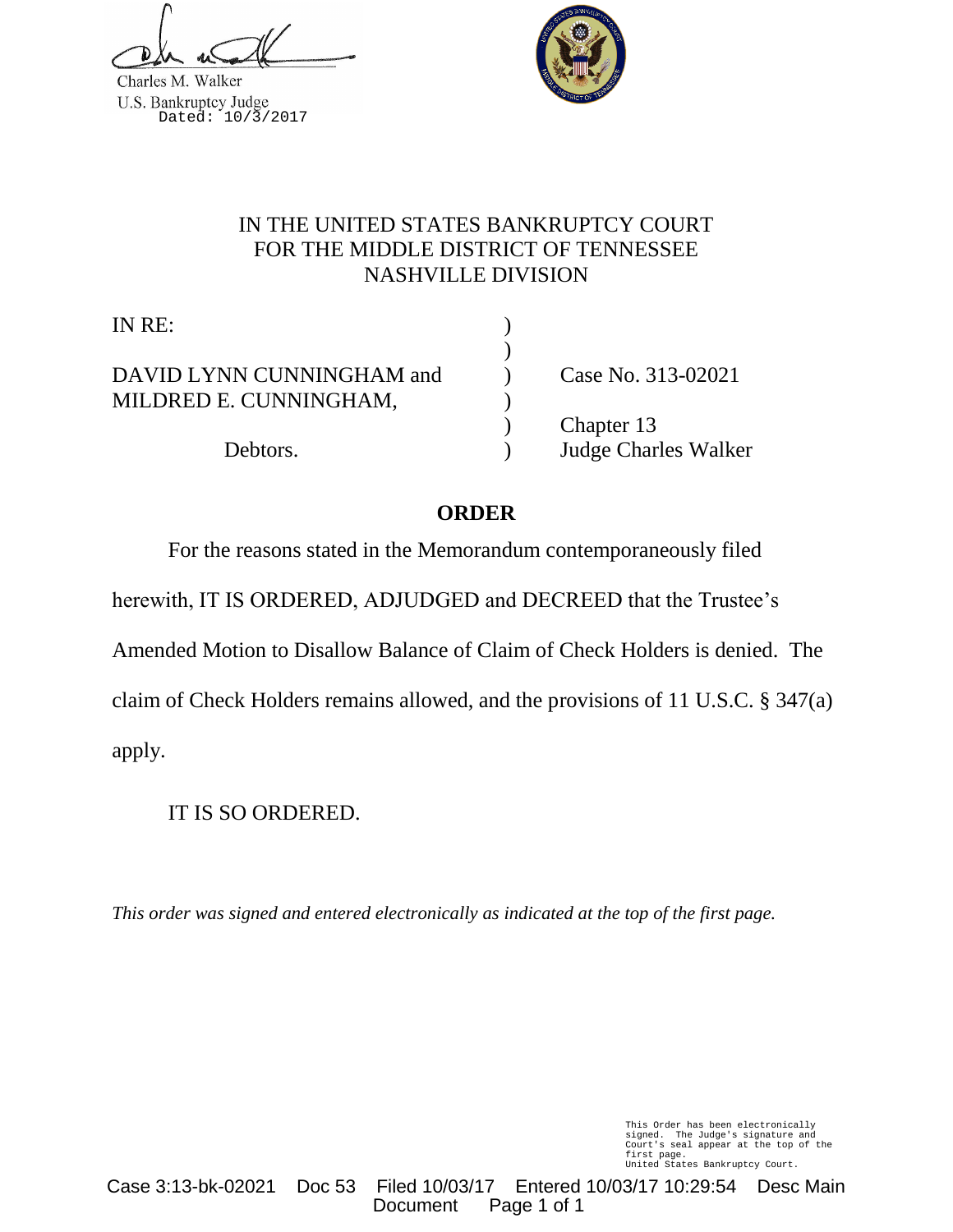Charles M. Walker U.S. Bankruptcy Judge<br>Dated: 10/3/2017



## IN THE UNITED STATES BANKRUPTCY COURT FOR THE MIDDLE DISTRICT OF TENNESSEE NASHVILLE DIVISION

)

IN RE:

l

DAVID LYNN CUNNINGHAM and (Case No. 313-02021) MILDRED E. CUNNINGHAM, )

) Chapter 13 Debtors. ) Judge Charles Walker

## **MEMORANDUM**

This matter is before the court on the Trustee's Amended Motion to Disallow Balance of Claim of Check Holders. The Trustee has filed his brief in support of the motion, the United States Trustee also filed a brief at the Court's request, and for the reasons stated below, the Trustee's motion will be denied.

# Factual Background

David and Mildred Cunningham ("Debtors") filed for relief under Chapter  $13<sup>1</sup>$  on March 6, 2013. Schedule F of their petition indicated \$46,755 in general unsecured debt. Identified as a general unsecured creditor was Check Holders, Inc. ("Check Holders") in the amount of \$230. The Debtors also filed a Chapter 13 plan indicating they would pay to the Chapter 13 Trustee \$318.25 per month, for a total of \$19,095 over a 60-month period.

On March 18, 2013, Check Holders timely filed a general unsecured claim in the amount of \$230. No party objected to the claim, and the order confirming

<sup>1</sup> 11 U.S.C. § 101 *ff*. Any reference to "chapter" or "section" or "the Code" is a reference to the Bankruptcy Code unless another reference is stated.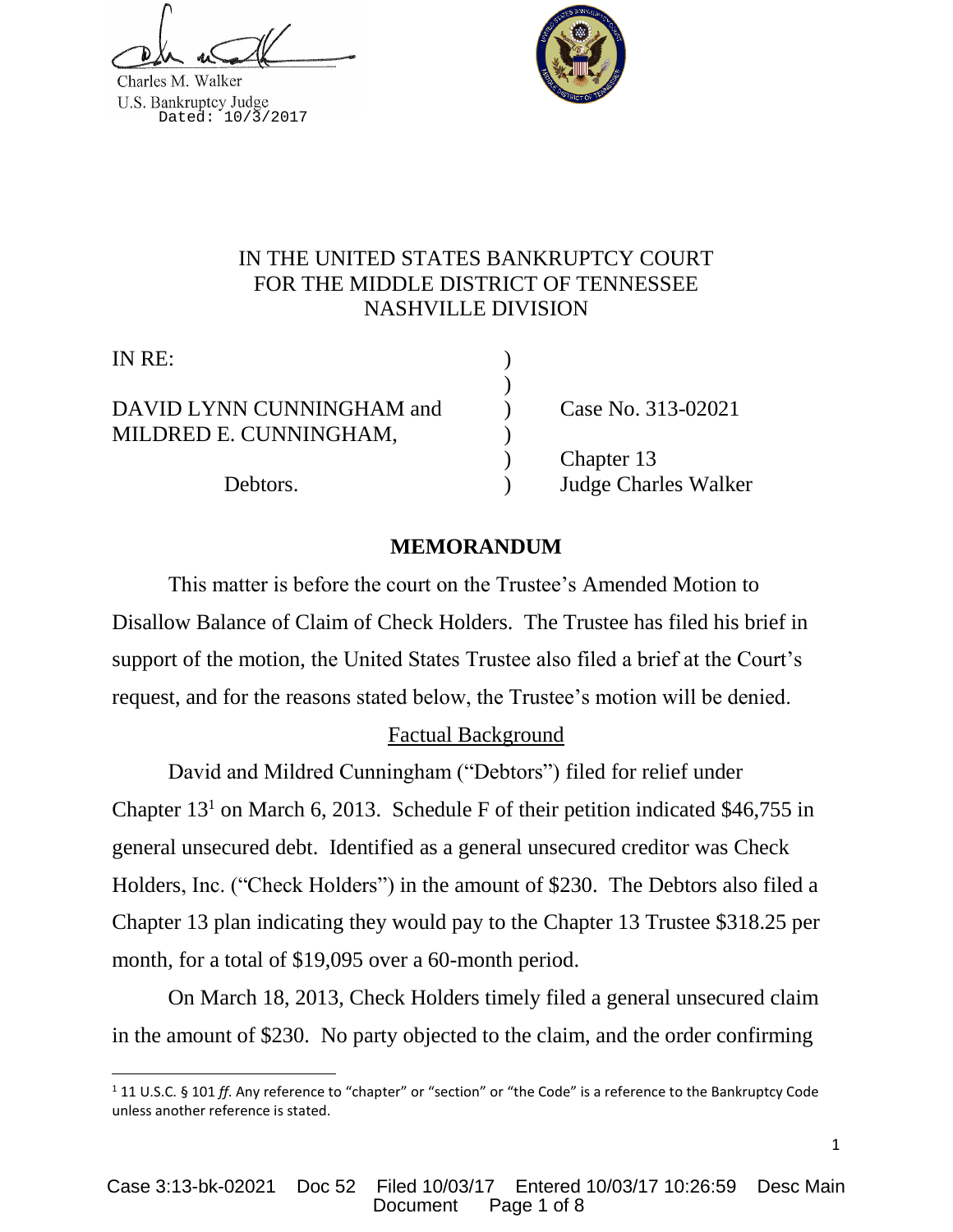the plan was entered on April 23, 2013. Three days later, the Trustee filed a Notice of Confirmation and Plan Terms stating Check Holders held a claim that would be paid as a general unsecured claim with a dividend of 1%. The Notice contains a notation that reads: "No disbursements will be made on any claim pursuant to the plan unless an allowed proof of claim is filed." Notice ECF No. 23. Six months later, on October 7, 2013, the Trustee filed a Notice stating the Trustee had examined the claims and the claim of Check Holders would be deemed allowed for the purpose of distribution pursuant to the confirmed plan. Trustee's Notice of Intent to Pay Claims. ECF No. 31.

More than three and one-half years later, the Trustee filed a motion to disallow the claim of Check Holders, which he promptly withdrew and followed with the filing of this amended motion requesting the same relief: disallowance of the balance of the allowed claim because Check Holders had abandoned their claim. Trustee's Amended Motion and Notice to Disallow Claim(s) #4. ECF No. 43. The balance of the claim referred to in the motion was the amount of the original allowed claim—\$230. The basis for the "abandonment" alleged in the motion was the return of a check issued to Check Holders, and the failure of the Trustee's office to determine the correct address for the claimant. The motion stated that the Trustee's office made an inquiry of the debtor's attorney, the phonebook directory, and directory assistance, and now seeks disallowance of the claim as abandoned after those avenues failed to disclose the correct address for Check Holders. No legal authority or basis was referenced in the motion.

#### Statutory Predicate and Legal Standards

Although the Trustee fails to mention any legal basis for the relief requested in the motion, his brief in support relied heavily on Judge Paine's opinion in *In re Lee*, 189 B.R. 692 (Bankr. M.D. Tenn. 1995), wherein the Court analyzed the application of  $\S 347(a)$  and  $\S 502(j)$  to a nearly identical set of facts. In this case,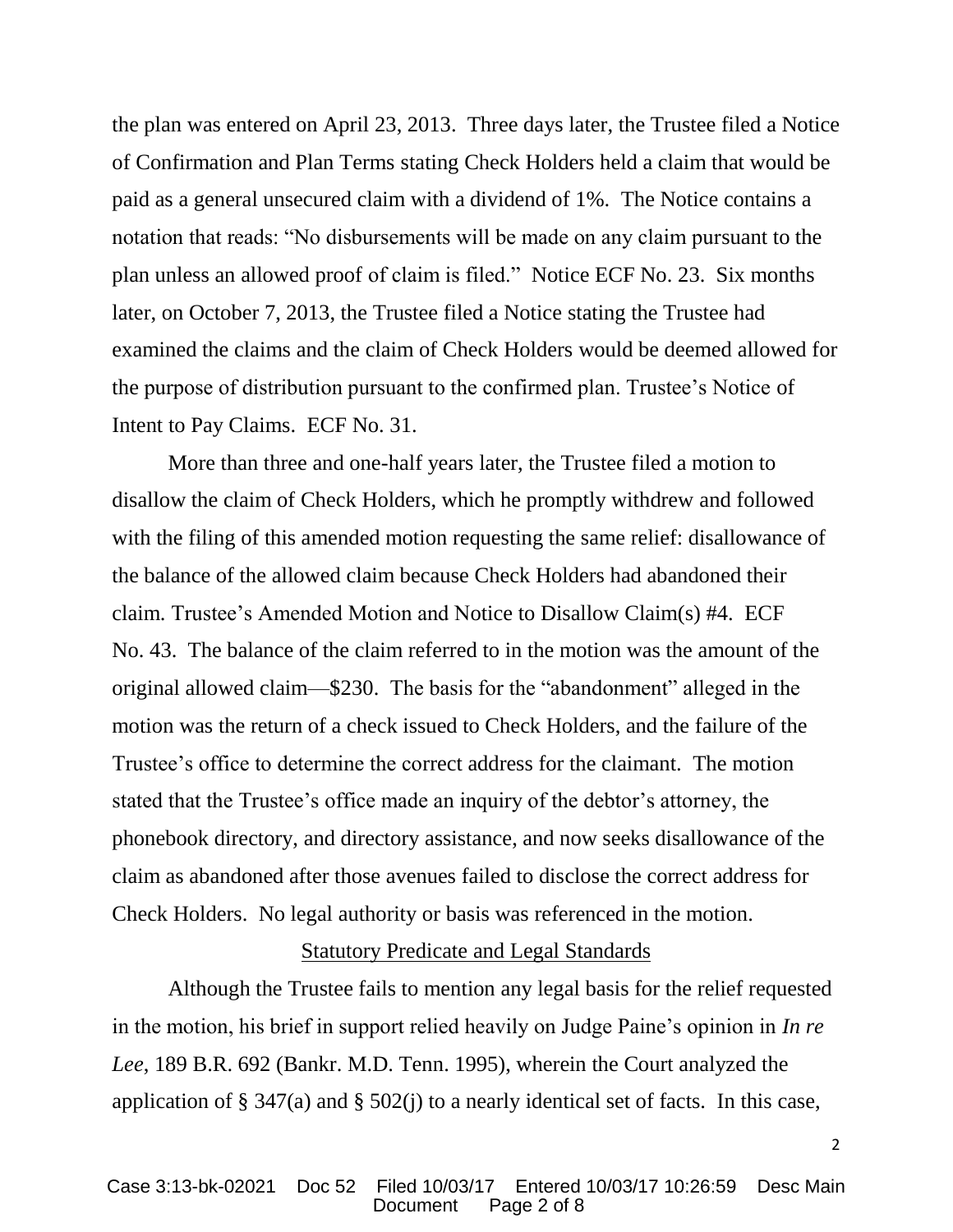as in *Lee*, the issues revolve around one particular fact: the failure of a creditor to negotiate a distribution check issued by the Chapter 13 Trustee pursuant to a confirmed Chapter 13 plan.

#### 11 U.S.C. § 347(a)

Funds held by a court for an owner that has failed to claim the funds, failed to negotiate payment of the funds, or cannot be located, are typically identified as unclaimed funds. A trustee must treat the funds associated with any uncashed checks as unclaimed property under § 347, and deposit them with the court to be held in trust for the party entitled to be paid. *In re Gettig Technologies, Inc*., No. 1:05-bk-06044-MDF, 2016 WL 836992 (Bankr. M.D. Pa. Mar. 3, 2016). Claim to such funds exists "in perpetuity, and the funds may be claimed at any time by the owner, a successor, or any other petitioner that proves a right to the funds." *Guide to Judiciary Policy,* Vol. 13, § 1010.50(a).

Section 347(a) identifies and governs deposit and distribution of unclaimed funds in Chapter 13, as well as Chapters 7 and 12, cases:

Ninety days after the final distribution under section 726, 1226, or 1326 of this title in a case under chapter 7, 12, or 13 of this title, as the case may be, the trustee shall stop payment on any check remaining unpaid, and any remaining property of the estate shall be paid into the court and disposed of under chapter 129 of title 28.

Section 347 is unambiguous and clearly expresses Congress' intent that unclaimed funds are to be paid into the court to be held in trust for the claimant, and not redistributed to other creditors*. Gettig,* 2016 WL 836992 at \*3. *See also In re Transport Group, Inc*., No. 93-30015, 2007 WL 734817 (Bankr. W.D. Ky. Mar. 7, 2007).

## 28 U.S.C.A. § 2041

Because "an unlocated creditor has a property right in his or her distributive share of the funds of a bankruptcy estate," Chapter 129, combined with due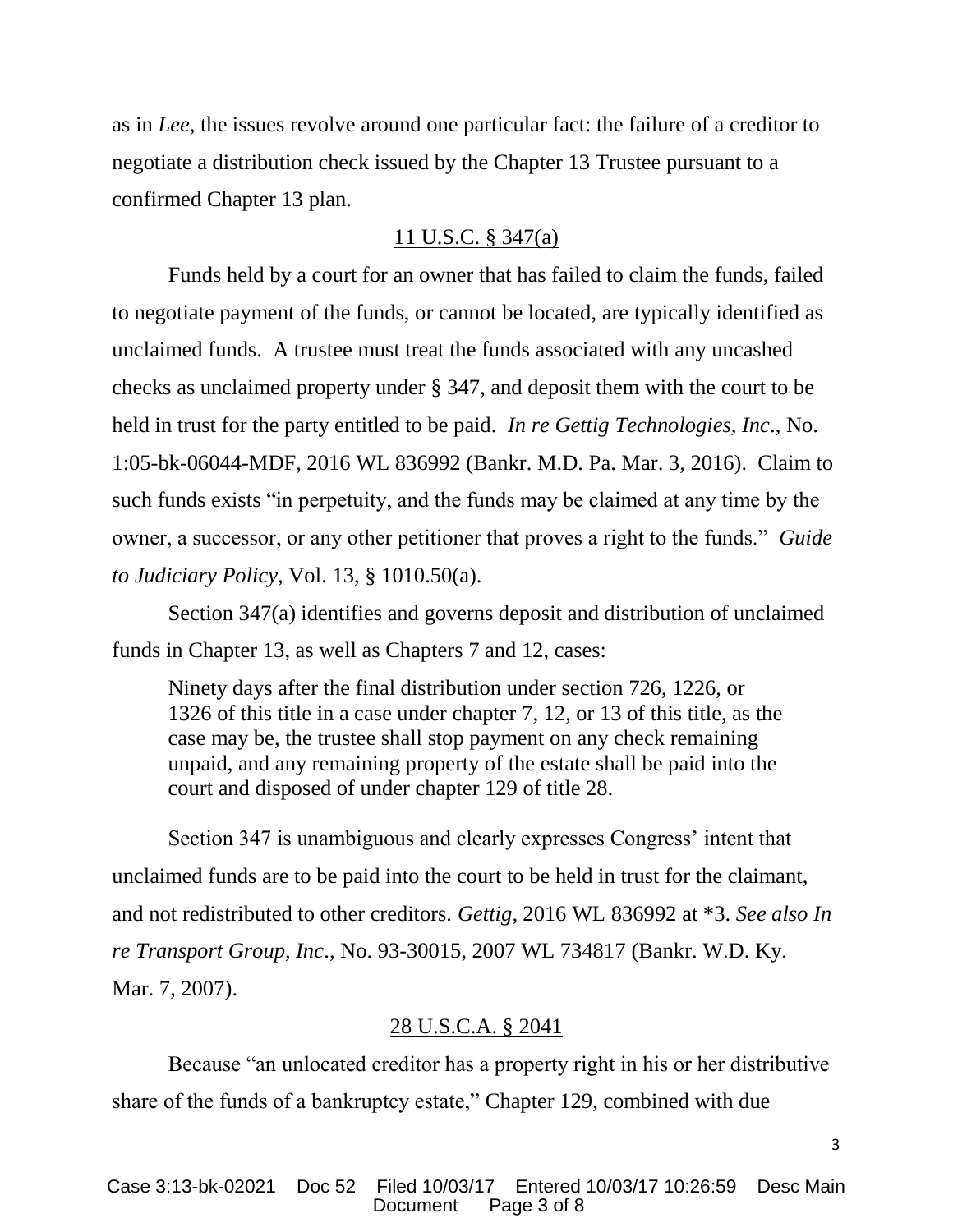process principles, governs the distribution of unclaimed funds via § 2041. *Leider v. United States Treasury Dep't*, 301 F.3d 1290, 1296 (Fed. Cir. 2002). Section 2041 provides as follows:

All moneys paid into any court of the United States, or received by the officers thereof, in any case pending or adjudicated in such court, shall be forthwith deposited with the Treasurer of the United States or a designated depositary, in the name and to the credit of such court.

This section shall not prevent the delivery of any such money to the rightful owners upon security, according to agreement of parties, under the direction of the court.

### 28 U.S.C.A. § 2041

The bankruptcy court is charged with the duty of determining that an individual or entity claiming funds held by the Court as unclaimed funds is the rightful owner of the funds. *Id.*, *see also In re Scott*, 346 B.R. 557, 558 (Bankr. N.D. Ga. 2006).

### 11 U.S.C.A. § 502

Section 502(j) provides the legal standard for reconsideration of the allowance or disallowance of a claim at any point in a pending bankruptcy case. Section 502 provides, in relevant part:

**(j)** A claim that has been allowed or disallowed may be reconsidered for cause. A reconsidered claim may be allowed or disallowed according to the equities of the case. Reconsideration of a claim under this subsection does not affect the validity of any payment or transfer from the estate made to a holder of an allowed claim on account of such allowed claim that is not reconsidered, but if a reconsidered claim is allowed and is of the same class as such holder's claim, such holder may not receive any additional payment or transfer from the estate on account of such holder's allowed claim until the holder of such reconsidered and allowed claim receives payment on account of such claim proportionate in value to that already received by such other holder. This subsection does not alter or modify the trustee's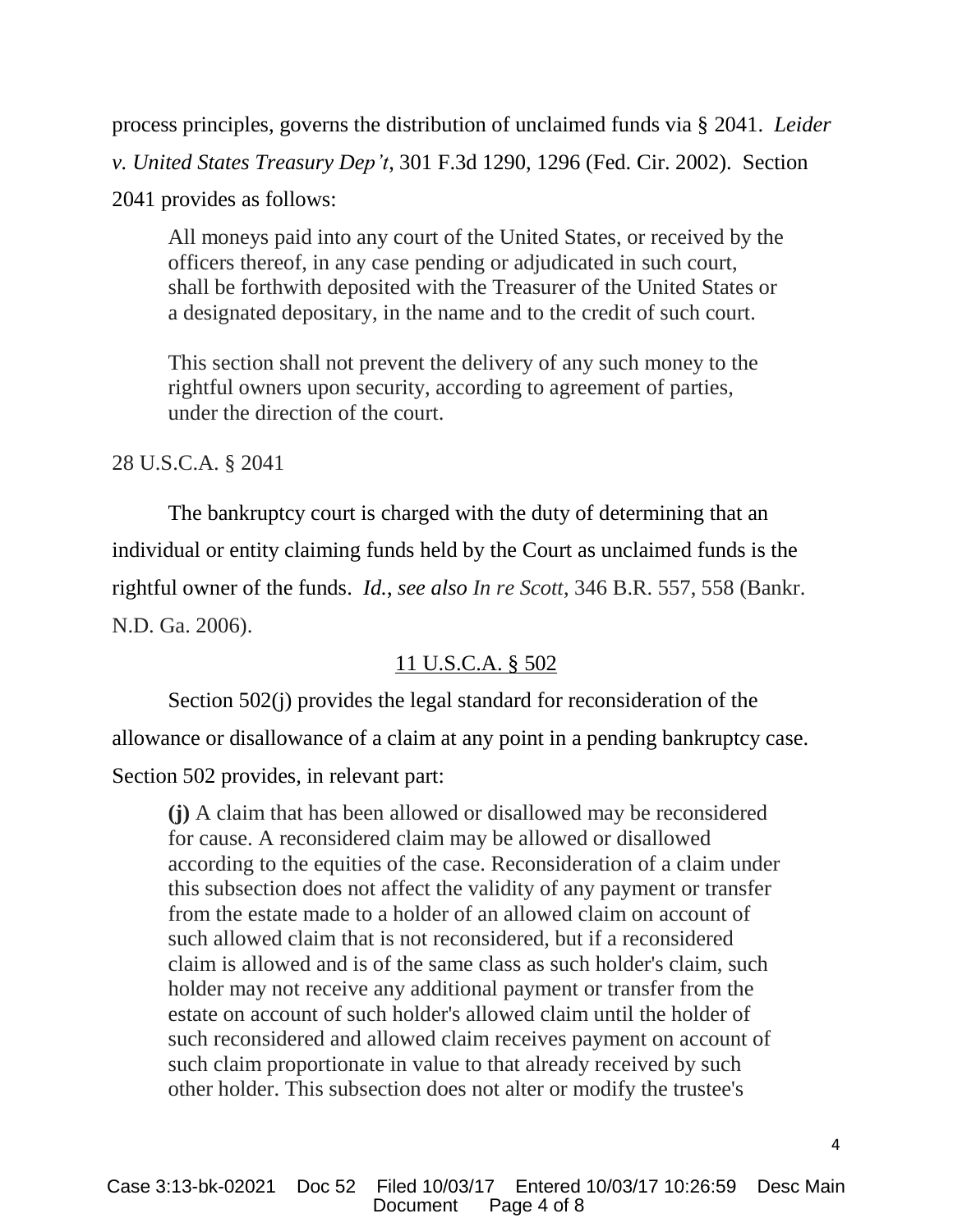right to recover from a creditor any excess payment or transfer made to such creditor.

11 U.S.C.A. § 502.

When a court reconsiders a claim, no matter at what juncture in a pending case, the court must weigh the following:

- a) the extent and reasonableness of any delay, or prejudice to any party in interest,
- b) the effect on efficient court administration, and
- c) the moving party's good faith.

*Fryer v. Easy Money Title Pawn, Inc. (In re Fryer)*, 172 B.R. 1020, 1024 (Bankr. S.D. Ga. 1994), citing *Sentry Fin. Serv. Corp. v. Pitrat (In re Resources Reclamation Corp. of Am.,* 34 B.R. 771 (B.A.P. 9th Cir. 1983); *Johnson v. Farmers Furniture Co.* (*In re Johnson*), No. 87–10284, 1990 WL 605089 (Bankr. S.D. Ga. Aug. 21, 1990).

## FED. R. BANKR. P. 3008

Federal Rule of Bankruptcy Procedure 3008 provides the procedural

requirements for reconsideration of the allowance or disallowance of a claim at any point before a case is closed:

A party in interest may move for reconsideration of an order allowing or disallowing a claim against the estate. The court after a hearing on notice shall enter an appropriate order.

Congress, when considering this rule, emphasized the importance of notice when reversing a previous properly noticed order:

### *Advisory Committee Note 1983*

If a motion to reconsider is granted, notice and hearing must be afforded to parties in interest before the previous action in the claim taken in respect to the claim may be vacated or modified.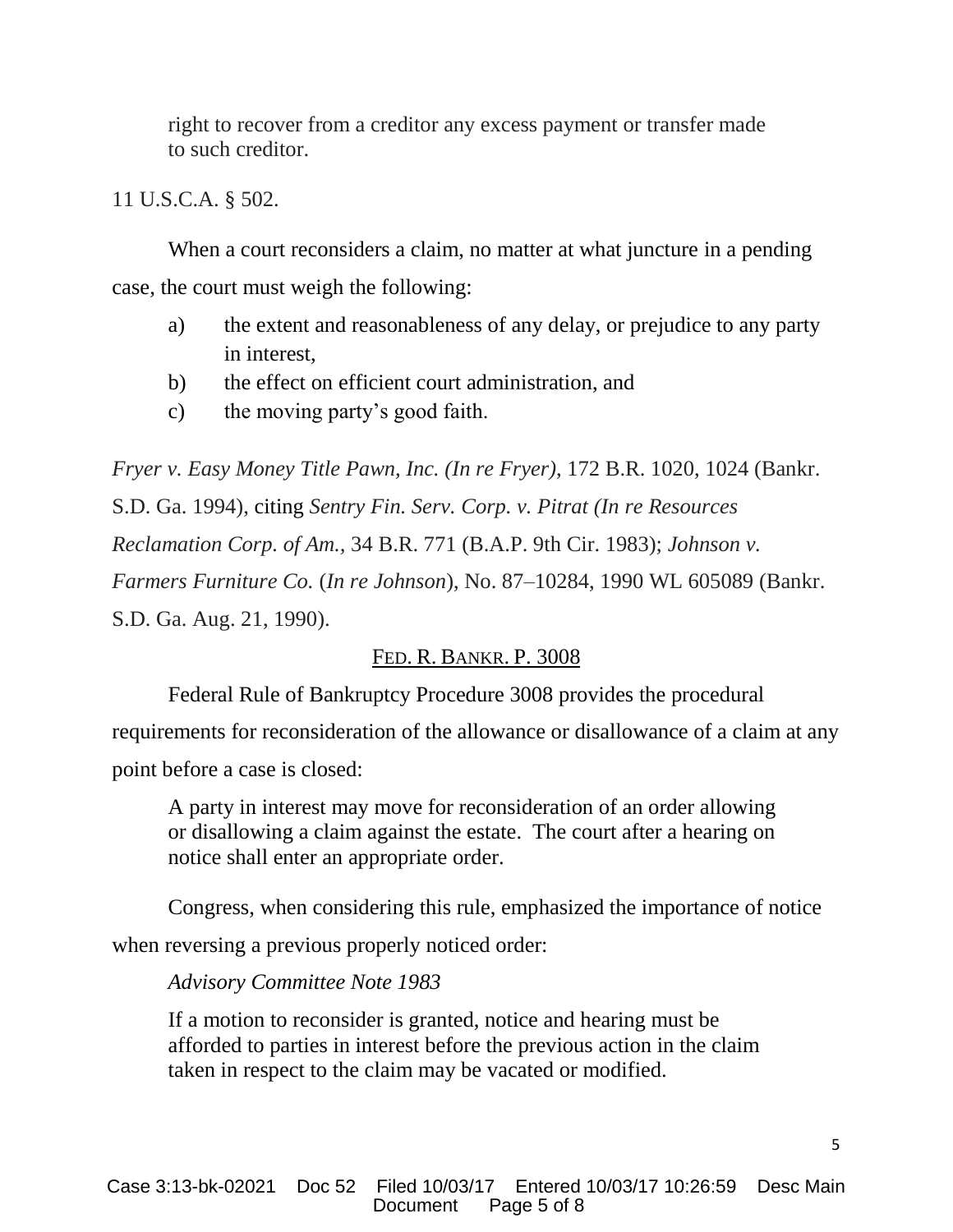#### *In re Lee*

In *Lee*, as in this case, the final distribution had not been made. The court found that § 347(a) did not apply to a check returned prior to the final distribution, only to checks that remain unnegotiated after 90 days following final plan distribution. *Lee*, 189 B.R. at 696. Therefore, the check did not represent unclaimed funds subject to deposit in the name of the creditor. The Trustee then asserted that the creditor had abandoned its allowed claim by not advising the Trustee or the court of a viable address, thereby making the allowance of the claim reviewable under § 502(j).

Judge Paine provided an analysis of two of the three considerations in a § 502(j) review, specifically, efficiency of court administration and the Trustee's good faith in bringing the motion. *Supra* p.5. The allowed claim was found to be disallowed because the Trustee asserted efficient court administration as the basis for the motion, and this assertion demonstrated his good faith in bringing the motion.

#### Discussion

The Trustee relies solely on the reasoning in *Lee,* and this Court finds the reasoning in *Lee* to be flawed. Under the *Lee* interpretation, § 347(a) is only applicable to the final distribution check under a Chapter 13 plan. Judge Paine defines the final distribution as the final payment made before the Trustee closes the case. No distinction is made between all other distribution checks and the final distribution check. This, of course, begs the question: What makes the final distribution check different than the other distribution checks, if the failure to provide a current address is the basis for disallowance?

If Congress intended that all claims wherein a disbursement check is not negotiated should be deemed disallowed *except* where the final distribution check remains unnegotiated, it would have stated so in the statute. Instead, what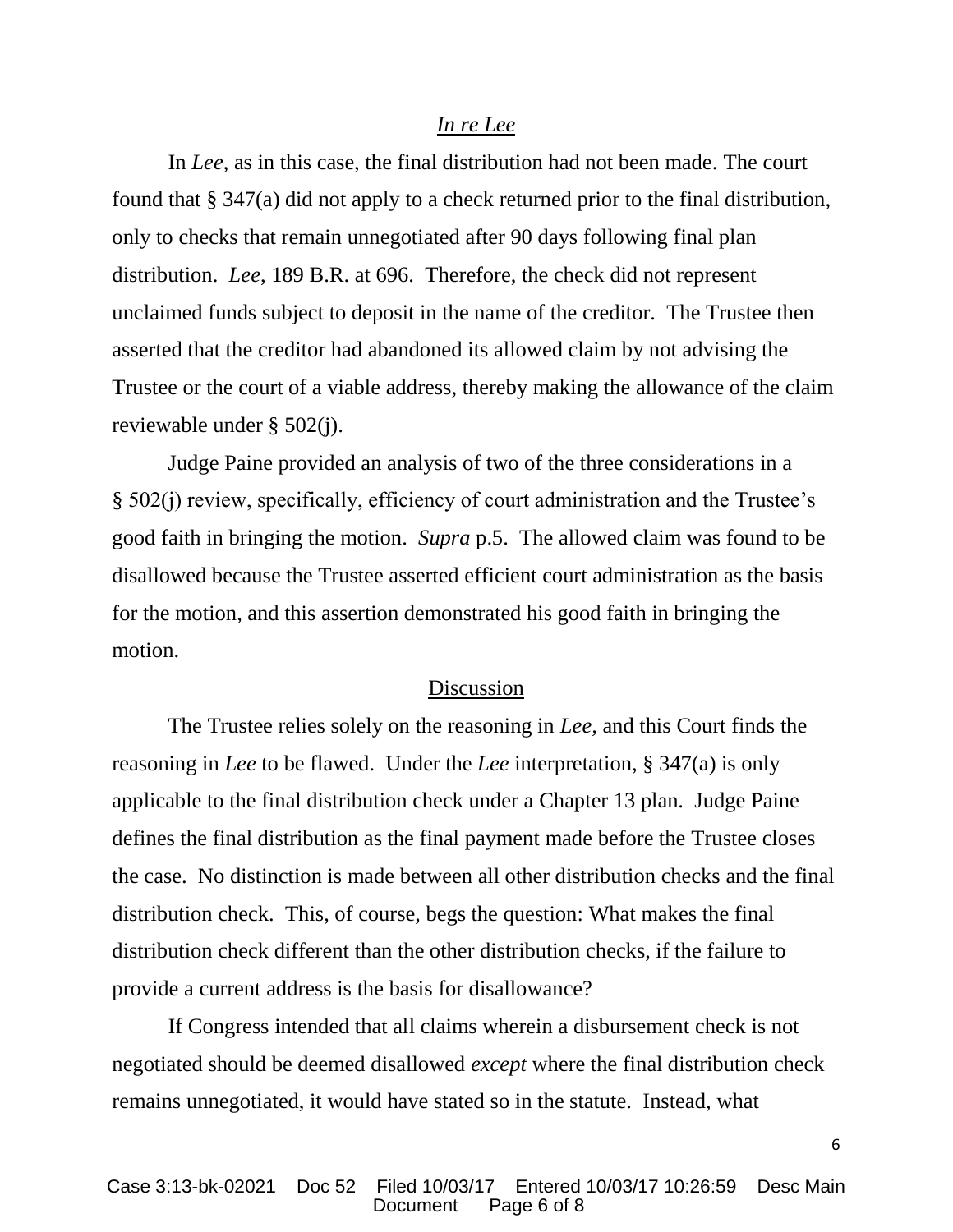Congress said was that *any* disbursement check remaining unnegotiated 90 days after the final distribution, shall be deposited into the Court's registry. Thus, the Code provides for this exact situation.

Section 347(a) is as straightforward as it gets. If a creditor does not negotiate a check, and that check remains uncashed 90 days after the final distribution, the funds represented by that check are deemed unclaimed funds and are to be deposited into the Court's registry in trust for the creditor. Period. The funds belong to the claimant holding an allowed claim. Here, the Trustee made payment on Check Holders' claim because it was an allowed claim. The Trustee issued a check and it was returned for an insufficient address. This is the exact scenario Congress obviously envisioned when enacting § 347(a).

The Trustee contends that the return of the disbursement check subjects the underlying allowed claim to reconsideration under § 502(j) pursuant to the reasoning in *Lee*. Although this contention is misplaced because these are clearly unclaimed funds, *Lee* is a ruling from this district and distinction is necessary in order to establish a clearer and more current edict going forward in these instances.

When a party is urging reconsideration of an order allowing a claim, the court must consider the significance of any delay, or prejudice to any party in interest, the effect on efficient court administration, and the moving party's good faith. *Fryer*, 172 B.R. at 1024. In *Lee*, the court appeared to give no weight to the first factor, instead skipping to a finding that efficient court administration was the most important factor, and the Trustee's reliance on that factor evidenced the Trustee's good faith in bringing the motion. Nowhere did the Trustee, or the court, indicate just how the efficiency of the court would be effected by disallowance of the claim for failure to provide a new mailing address.

Even if § 502(j) applied in this case, application of the reconsideration factors weigh in favor of the claim remaining allowed.